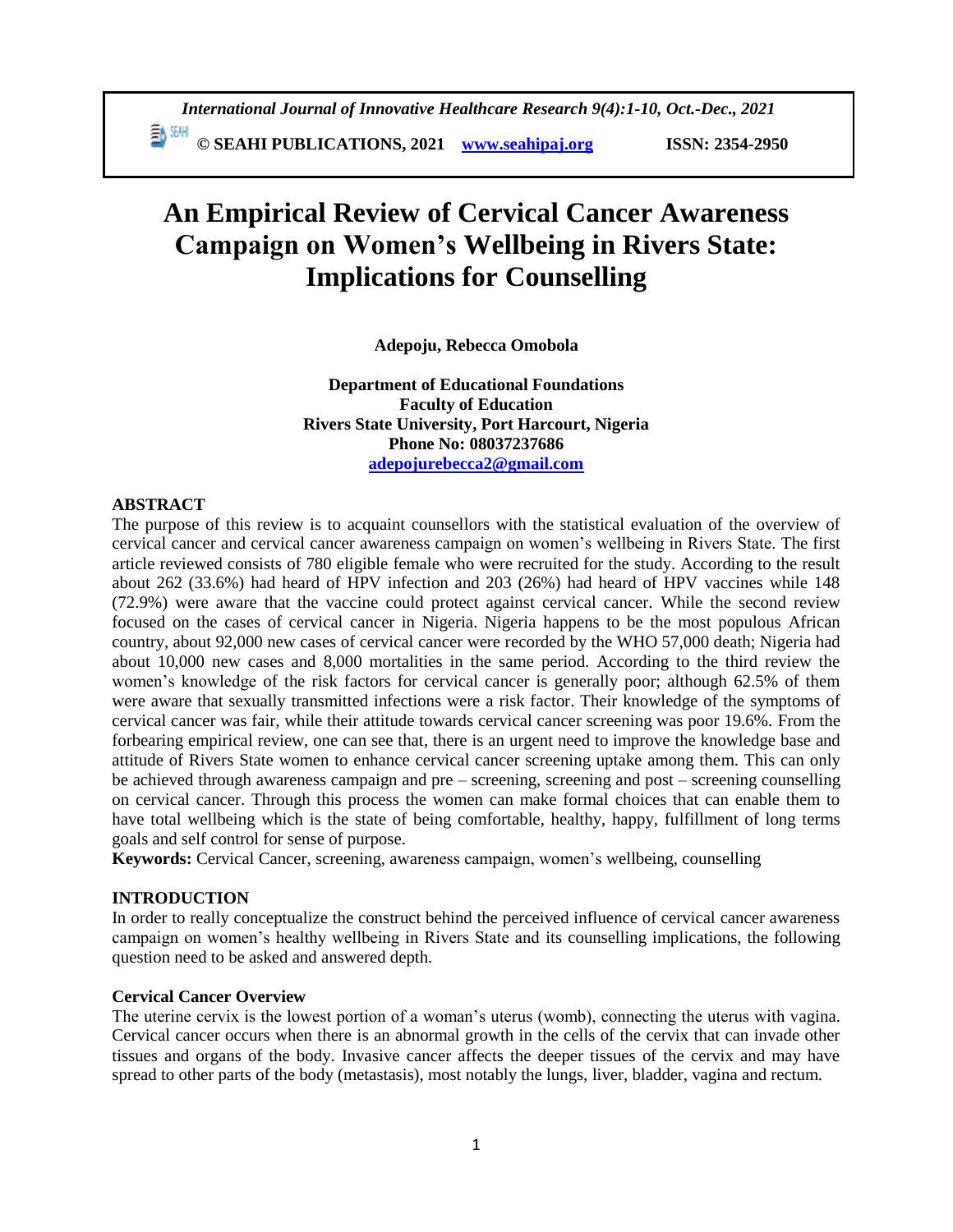Cervical cancer is slow – growing, so its progression through precancerous changes provides opportunities for prevention, early detection and treatment. Better means of detection have meant a decline in cervical cancer in the United State over the decades. Most women that are diagnosed with precancerous changes in the cervix are in their 20s and 30s, but on the average women in their mid 50s are diagnosed with cervical cancer. The huge difference in the age in which precancerous changes are most frequently diagnosed and the age of the diagnosis of the actual cancer highlights the slow progression of this disease and the reason why it can be prevented if adequate steps are taken.

# **Causes of Cervical Cancer**

Cervical cancer begins with abnormal changes in the cervical tissue. The risk of developing these abnormal changes is associated with infection with Human Papillomavirus (HPV) which is a sexually transmitted infection (STI) found commonly among sexually active adolescents and young women with multiple sex partners. In addition, early sexual contact, high numbers of sexual partners, taking oral contraceptives (birth control pills), smoking, HIV infection, poor nutritional status, and lack of routine screening this all can lead to greater exposure to HPV.

There are several subtypes of HPV causing skin warts, genital warts, and other abnormal skin disorders which have been known to lead to many of the changes in cervical cells that may eventually lead to cancer. Genetic material that comes from certain forms of HPV (high – risk subtypes) has been found in cervical tissues that show cancerous or precancerous changes.

In addition cigarette smoking due to the chemicals present in cigarette smoke interacts with the cells of the cervix, causing precancerous changes that may over time progress to cancer. Also girls who begin sexual activity before age 16 or within a year of starting their menstrual periods and women who have been diagnosed with HPV are more likely to develop a cervical cancer.

Cervical cancer, is however by far the most commonly HPV – related cancer. The aetiology implication of HPV high – risk types 16, 18 and to cervical cancer is approximately 94% of the cervical cancer. GLOBACAN indicated that approximately 530 000 cervical cancer cases and 275 000 deaths had occurred worldwide, with 85% of cases occurring in less developed countries. Now cervical cancer ranks the third most common cancer in women worldwide with World Health Organization (2018) estimation of 570 000 women diagnosed and 311 000 women died of the disease. In the United States, cervical cancer is relatively uncommon. The incidence of invasive cervical cancer has declined steadily in the US over the past few decades. This trend is attributable to mass screening with Pap test.

# **Symptoms of Cervical Cancer**

Like many cancers, it is possible not to have signs or symptoms of cervical cancer until it has progressed to a dangerous stage. The symptoms are as follows:

- 1. Back pain, when the cancer is advanced
- 2. Abnormal vaginal bleeding (other than during menstruation)
- 3. Abnormal vaginal discharge
- 4. Pelvic pain
- 5. Kidney failure
- 6. Painful urination
- 7. Leg swelling due to nervous or lymphatic obstruction

# **When to seek Medical Care**

- 1. Vaginal bleeding after menopause is never normal. In the case where an individual has gone through menopause and notices vaginal bleeding that individual should see a health care provider as soon as possible.
- 2. Very heavy bleeding during period or frequent bleeding between periods warrants evaluation by a health care provider.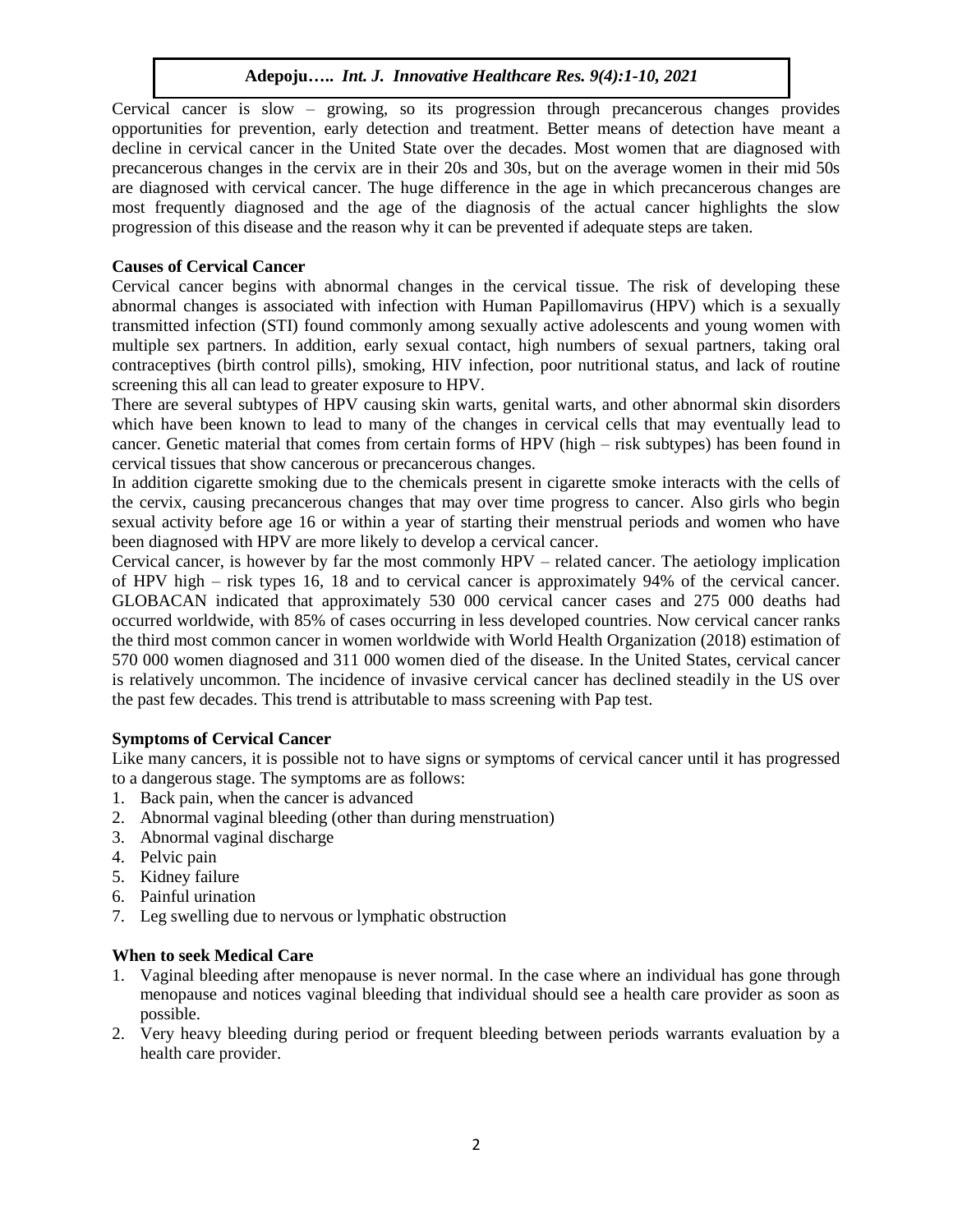- 3. Bleeding after intercourse does occur in some women. If it is occasionally there is probably nothing to worry about, but if the bleeding is frequent it is advisable to see the health care provider for evaluation.
- 4. If vaginal bleeding is associated with weakness, feeling faint, light headed or actual fainting go to the hospital emergency department for care.

# **Cervical Cancer Exam and Test**

As with all cancers, the key to successful treatment and cure is early diagnosis of cervical cancer. It is easier treating precancerous changes that affect only the surface of a small part of the cervix than treating invasive cancer that affects a large portion of the cervix and has spread to other tissues.

The most important progress in early detection of cervical cancer is widespread use of the Papanicolaou test (Pap smear) and HPV testing. Pap smear is done as part of a regular exam. During the procedure, cells from the surface of the cervix are collected and examined for abnormalities. In order to diagnosis for cervical cancer it requires that a sample of the cervical tissue (called a biopsy) be taken and analyzed under a microscope. This takes place if the Pap smear is abnormal.

Colposcopy is a procedure similar to a pelvic exam. It is used for patients that have abnormal Pap smear result but a normal physical exam. The examination uses a type of microscope called colposcope to inspect the cervix. The whole area of the cervix is stained with a harmless dye or acetic acid to make abnormal cells easier to see. The stained areas are then biopsied. The colposcope magnifies the cervix by eight to 15 (depends on the colposcope) times, allowing easier identification of any abnormal – appearing tissue that may need biopsy. The procedure can be carried out usually in the gynecologist's office. If the biopsy under the colposcope suggests an invasive cancer, a larger biopsy is needed to fully evaluate the condition. Treatment is based on the stage of the cancer.

The loop electrosurgical excision procedure (LEEP) technique uses an electrified loop of wire to take a sample of tissue from cervix. This procedure can often be performed in the gynecologist's office. A conization (removal of a portion of the cervix) this procedure is carried out in operating room while under anesthesia. It can be performed with a LEEP, with a scalpel (cold knife conization) or a laser. In this procedure, a small cone shaped portion of the cervix is removed for examination.

# **Medical Treatment for Cervical Cancer**

Treatment of precancerous lesions differs from that of invasive cervical cancer.

# **Precancerous Lesions**

Choice of treatment for a precancerous lesion of the cervix depends on a number of factors, including whether the lesion is low or high grade, whether the individual wants to have children in the future, age, general health, and the preference of the health care provider.

- 1. If low grade lesion SIL, (LGSIL) which is known as early subtle changes in the size and shape of cells that form on the surface of the cervix that is detected by Pap smear no further treatment may be required especially if the abnormal area was completely removed during biopsy.
- 2. High grade SIL (HGSIL) a large number of precancerous cells, which look very different normal cells, constitute a high – grade lesion.
- 3. When a precancerous lesion requires treatment, LEEP, conization, cold knife conization, cryosurgery (freezing), cauterization (burning also called diathermy), or laser surgery may be used to destroy the abnormal area while minimizing damage to nearby healthy tissue.
- 4. Treatment for precancerous lesions may cause cramping, pain, bleeding or watery vaginal discharge.

# **Invasive Cancer**

If abnormal cells spread deeper into the cervix or to other tissues or organs, the disease is then called cervical cancer, invasive cervical or metastatic cancer. Cervical cancer occurs most often in women age 40 years or older.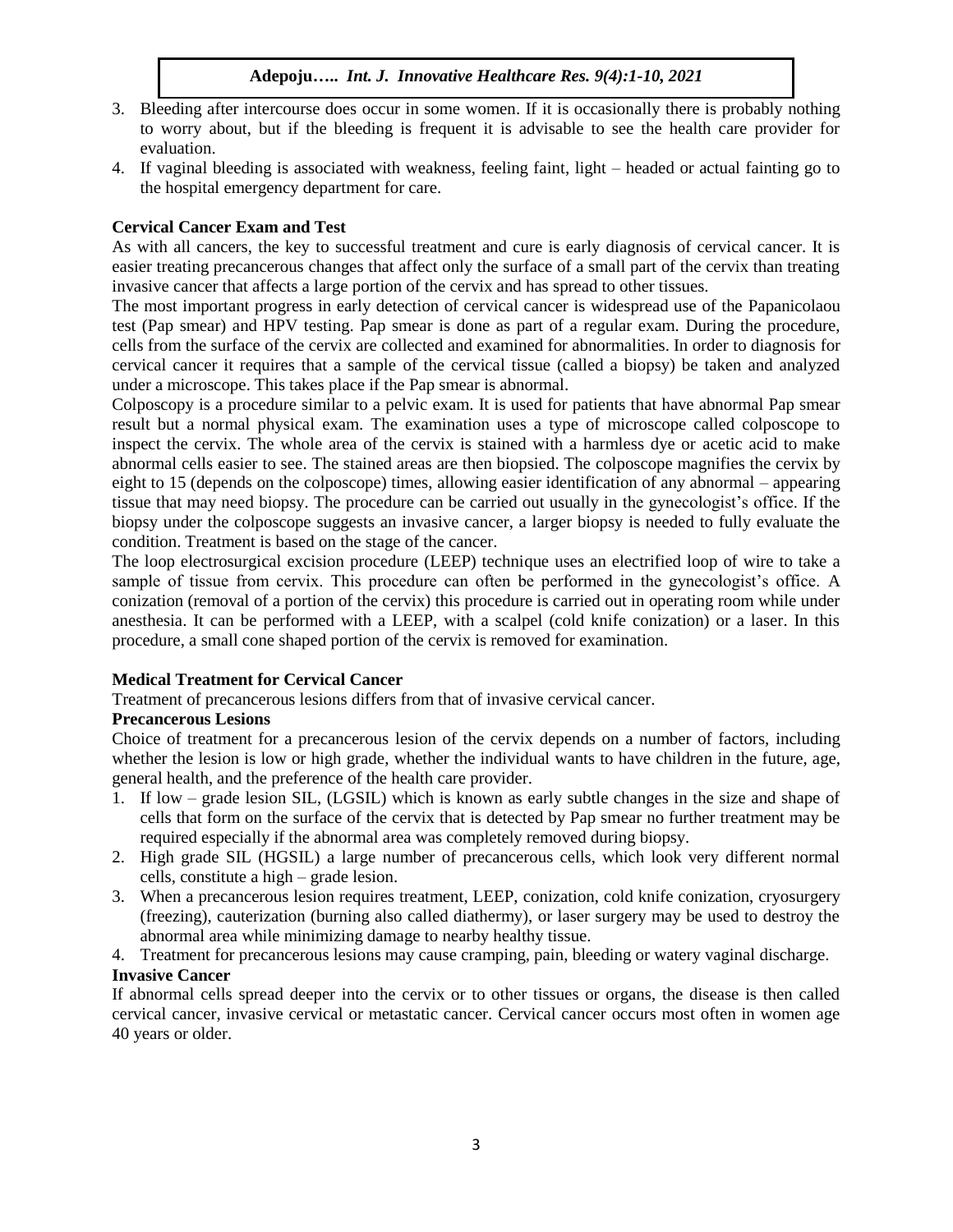# **Surgery**

- 1. If the disease has invaded deeper layers of the cervix but has not spread beyond the cervix, an operation may remove the tumor but leave the uterus and the ovaries.
- 2. If the disease has spread into the uterus, hysterectomy which is the removal of the uterus cervix is usually necessary. Sometimes the ovaries and fallopian tubes are also removed.
- 3. In addition, lymph nodes near the uterus maybe removed to check for the spread of the cancer.

## **Radiation Therapy or Radiotherapy**

- 1. Is used to treat cervical cancer at some stages. Radiation therapy uses high energy rays to damage cancer cells and stop their growth.
- 2. Radiation therapy is local therapy which affects cancer cells only in the treated area.
- 3. Radiation may be applied externally or internally and in some cases both.
- 4. External radiation comes from a large machine, which aims a beam of radiation to the pelvis while internal or implant radiation comes from a capsule containing radioactive material which is place directly in the cervix.

#### **Chemotherapy**

- 1. Chemotherapy is the use of powerful drugs to kill cancer cells. In cervical cancer, it is used most often when the cancer is locally advanced or has spread to other parts of the body. Just one drug or a combination of drugs may be given.
- 2. The drug or combination of drugs used to treat cancer is given via an IV line or by mouth. Either way, chemotherapy is systemic treatment, meaning that the drugs flow through the body in the blood stream. They can kill cancer cells anywhere in the body.
- 3. Chemotherapy is given in cycles: each cycle comprises a period of intensive treatment followed by a recovery period. Treatment usually consists of several cycles. Treatment for invasive cancer involves a team of specialists, which are as follows, gynecologic, oncologist and radiation oncologist working together and decide to use one treatment or combination of method.

# **Prevention**

**Vaccination:** New vaccines have been invented and developed to protect against HPV infection and cervical cancer. These vaccines were produced through a combination of genetic material from more than one origin, and do not contain any biological product or DNA hence they are non – infectious. The HPV vaccines target 'high risk' HPV types 16 and 18 and 'low risk' HPV types 6 and 11. Gardasil and Cervarix were commercially released in government sponsored vaccination programmes that targeted women, girls and even boys as young as 9 years of age after the completion of the clinical trials. The vaccines is about 98% effective against HPV types 6, 11, 16 and 18, given in three doses over a 6 – month period.

The vaccine which targets both HPV strains 16 and 18 is proven to be 92% effective with more than 4 years potency is licensed and available in Nigeria. Women with pre – existing infection are not protected with HPV vaccines vaccination. If given without a Pap smear test it could leave them more susceptible to other forms of oncogenic HPV types.

HPV vaccines help prevent infection from both high risk HPV types that can lead to cervical cancer and low risk types that cause genital warts. The CDC recommends all boys and girls get the HPV vaccine at age 11 or 12 as the vaccine produces a stronger immune response when taken during the preteen years. For this reason, up until age 14, only two doses of the vaccine is required.

# **Concept of Cervical Cancer Awareness Campaign**

The Primary Health Care Center provides opportunity for primary prevention of cervical cancer, especially in environment where there is no standard protocols or programs for cervical cancer prevention. Primary health care provides easy access to health care in most communities in Nigeria. They have a large percentage of patient loads and are in direct contact with the grassroots of the society. Hence,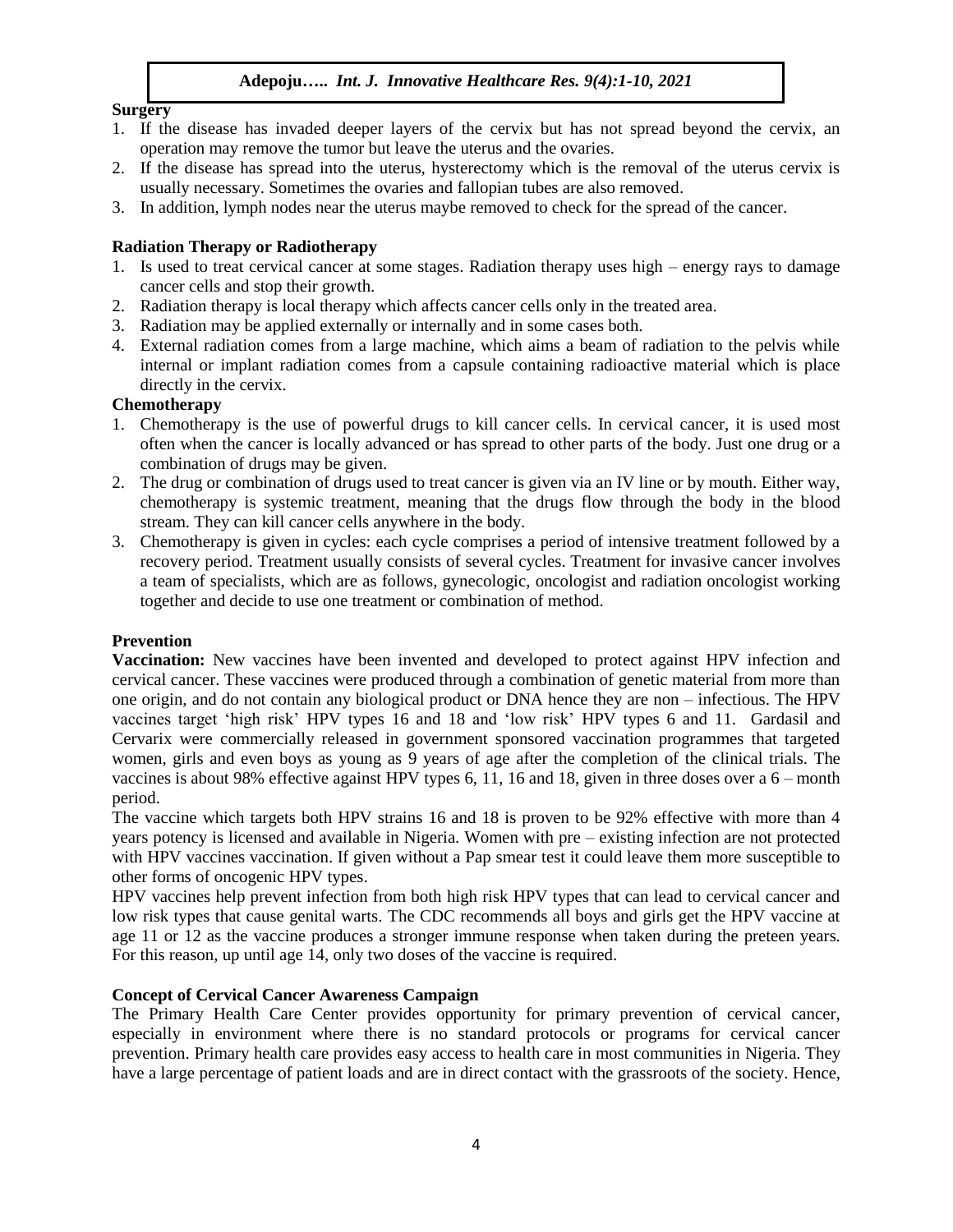the primary health care units in the community can play a vital role in the prevention of cervical cancer by educating the general public about cervical cancer and its prevention services.

The West Africa Cervical Cancer Prevention Program (WACCPP) implemented a cervical cancer prevention campaign which coincides with the National Cervical Cancer Awareness week  $(11 - 17)$  of November 2019) which was aimed at increasing women's understanding of the importance of regular cervical screening from their primary health care center.

## **Construct of Cervical Cancer Awareness Campaign**

Cervical Cancer Awareness Campaign can be raised in the local community, at home, school, university, religious centers and hospitals in order to ensure that people know about cervical cancer prevention and treatment.

# **How to Raise Awareness for Cervical Cancer**

- 1. Have an awareness campaign day using free materials to hold a cervical cancer awareness stand in order to talk to others about cervical cancer prevention, screening and treatment.
- 2. Talk about it if you have been or know someone who has been personally affected by cervical cancer on the media or any campaign programme in order encourage others to take the necessary actions.
- 3. Messages about cervical cancer can be shared in the media, notice boards, intranets and newsletters in order to reduce the risk of cervical cancer.
- 4. Positive use of the social media by joining conversations on social media in order to let your followers know about cervical cancer.

#### **What is Wellbeing**

Wellbeing is the state of experiencing health, happiness, prosperity, stable mental health, the fulfillment of long – goals and a sense of purpose along with self control. Wellbeing is a keyword in the WHO definition of health; "a state of complete physical, mental and social wellbeing and not merely the absence of disease or infirmity".

Baileff in a publication has defined a healthy woman as free from organic disorder, diseases and deficiencies that interfere with sexual and reproductive functions. Carr and Sellors stated that almost all sexually active women are at risk for development of cervical cancer, which is almost completely preventable if detected and treated early. It has been recognized by Kim JJ and Spayne Y that countries with regular screening programme has led to a reduction in cervical cancer cases.

According to Bessler screening through the use of the Pap smear has resulted in a reduction in cervical cancer mortality in developed countries. Adewole, 2008 stated that the situation is still not declining in developing countries like Nigeria where it is a leading cause of cancer mortality, and it is the second most frequent cancer. Despite this, Gharoro EP and Ikeanyi EN stated that the uptake of screening services has remained low.

#### **An Empirical Review**

According to the result of an article *"Awareness an uptake of human papilomavirus vaccine among female undergraduate students: Implication for cervical cancer prevention in South –South, Nigeria"* written by Chibianotu Ojimah and Omosivie Mauka of *Department of Preventive and Social Medicine, University of Port Harcourt, Nigeria* and published in the *Port Harcourt Medical Journal 2017,* the human papilomavirus (HPV) is a sexually transmitted infection found most commonly among sexually active adolescents and young women. HPV vaccine is available in Nigeria. However, very few persons have been vaccinated. The study, therefore, aimed to assess the level of awareness of HPV infection and its vaccine uptake among female university students in Rivers State. The study was a descriptive cross – sectional study carried out between July and October 2015 in three Universities in Rivers State, Nigeria. Multistage sampling was used to identify the study participants. A sum total of 780 eligible females were recruited for the study. About 262 (33.6%) had heard of HPV infection and 203 (26%) had heard of HPV vaccines. Among those who had heard of HPV vaccine, 148 (72.9%) were aware that the vaccine could protect against HPV infection while 97 (47.8%) were aware that the vaccine could protect against cervical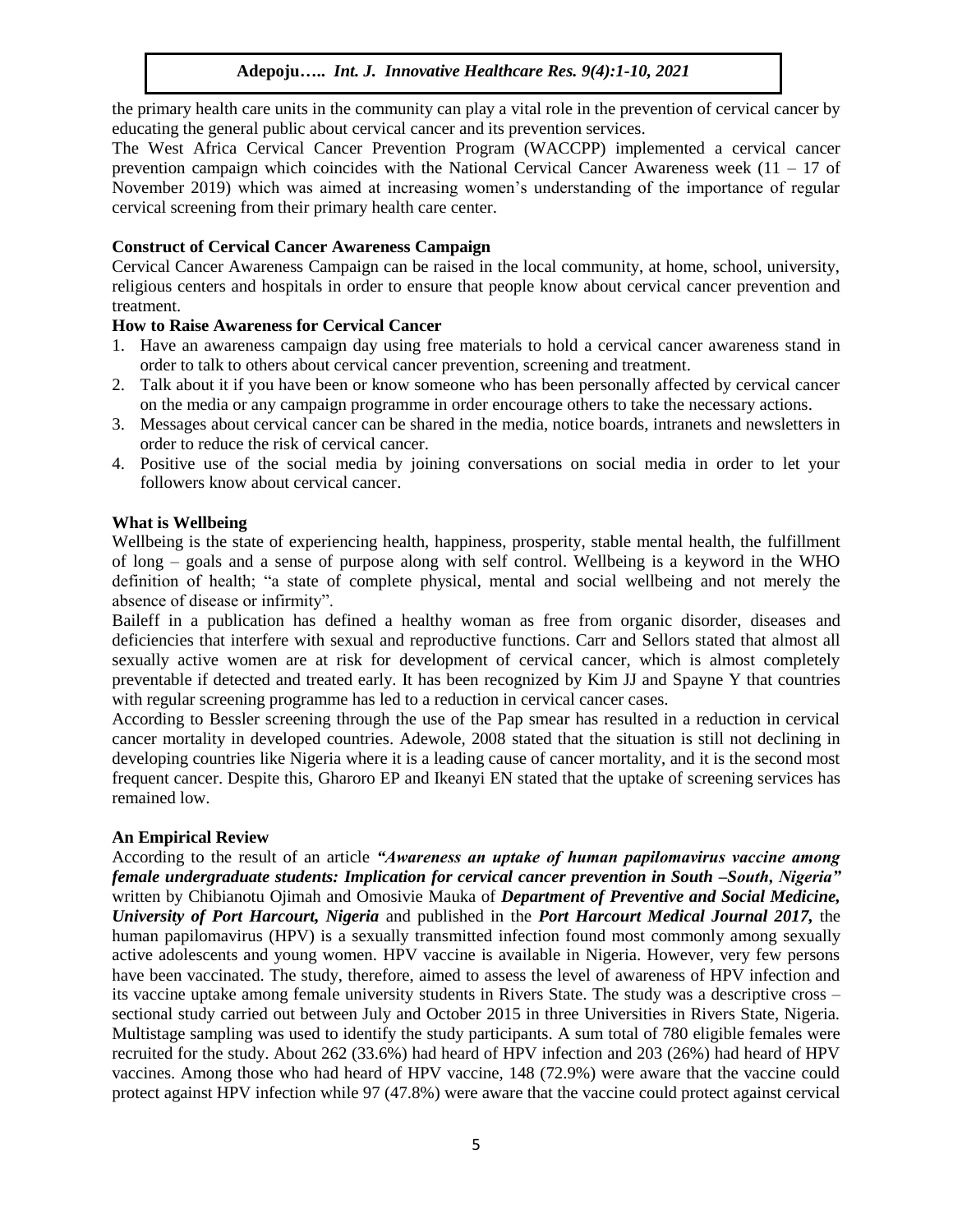cancer. Only 40 (5.1%) of the study participants had been vaccinated with HPV vaccine. HPV vaccine uptake was significantly predicted by respondents marital status (adjusted OR [AdjOR] =  $0.061$ ;  $0.015 -$ 0.246), parity (AdjOR = 5.855; 1.433 – 23.923) and knowledge about HPV (AdjOR = 7.918; 3.062 – 20.475). The study concluded that awareness of HPV infection and HPV vaccine among female undergraduates in Rivers State is poor. There is, therefore, need for health promotion interventions that address this gap as part of cervical cancer control activities. While the result of article on *"Cervical cancer screening and practice in low resource countries: Nigeria as a case study"* written by Oluwaseun O. Sowemimo, Opeyemi O. Ojo and Olusola B. Fasuba of *Department of Obstetrics, Gynaecology and Perinatology, Obafemi Awolowo University Teaching Hospitals Complex Ile – Ife, Osun Nigeria* published by *Review Article 2017.* An estimated 528,000 new cases of cervical cancer were diagnosed in 2012 with 266,000 deaths globally. About 90% of these deaths occur in low – to middle – income countries and if current trends persist, it was estimated that about 25% rise in the deaths may be recorded in the following years. The global average incidence of cervical cancer is 15.2/100,000 women, the Sub – Saharan Africa has an incidence of 19.1. Reports from regional population – based cancer registries in Nigeria revealed age – specific rate of 36.0, 30.3, and 21.0/100,000 women for Ibadan, Abuja and Calabar cancer registries, respectively, and mean age at diagnosis of cervical cancer are 56.1, 52.3, and 50.1 years accordingly. Nigeria happens to be the most populous African country. About 92,000 new cases of cervical cancer were recorded by the World Health Organization (WHO) 57,000 deaths; Nigeria had about 10,000 new cases and 8,000 mortalities in the same period. Persistent high – risk human papillomavirus (hrHPV) infection of the cervix considered the main etiological factor in over 99% of cervical cancer. Although HPV transmission is predominately sexual, 90% of immunocompetent women will have a spontaneous resolution over a 2 – year period. Out of about 200 HPV genotypes known over 440 types infect the genital tract out of which 15 are known to be oncogenic to humans. The two most common hrHPV types are the HPV – 16 found in 50% - 70% of cervical cancer in 7% - 20%.

Saad Aliyu Ahmed, Kabiru Sabitu and Rukaiya Ahmed of *Department of Community Medicine, Ahmadu Bello University Zaira, Nigeria* wrote an article titled *"Knowledge, attitude and practice of cervical cancer screening among market women in Zaria, Nigeria"* published by *Nigerian Medical Journal.* According to their results the women's knowledge of the risk factors for cervical cancer is generally poor; although 62.5% of them were aware that sexually transmitted infection was a risk factor. Their knowledge of the symptoms of cervical cancer fair, while their attitude towards cervical cancer screening was poor 19.6%. Some patients would go to seek care after noticing symptoms in hospitals (72.1%), traditional healers (10.5%), religious healers (7.4%), while 10.1% would not go anywhere. 32.7% of the women had never heard of cervical cancer screening before, but 32.7% had been screened for cervical cancer of those who had been screened, 80.6% did so voluntarily 68.2% had advised a friend/relation in the past to take up cervical screening.

While Ajibola Idowu, Samuel Anu Olowookere, Aderonke Tolulope Fagbemi and Olumuyiwa Ayotunde ogunlaja who wrote **"***Determinants of Cervical Cancer Screening Uptake among Women in Ilorin, North Central Nigeria: A Community – Based Study"* and published in 2016 in the *Journal of Cancer Epidemiology.* The study assessed the determinants of cervical cancer screening uptake among Nigerian women. A cross – sectional study was conducted using multistage sampling technique among 338 participants in Ilorin, North Central Nigeria. According to the result 67% were aware of cervical cancer screening while 66.9% of them were aware of the benefits of screening in cervical cancer disease control. Majority (97.0%) of the respondents had positive attitude to cervical cancer screening. Low risk perception regarding cancer of the cervix was the most common reason for not participating in screening activities among respondents who had never been screened before; this was reported by 36.3% of such women. Almost three – quarters of our respondents were aware of cancer of the cervix. This did not however translate to good knowledge a 92% of the women demonstrated poor knowledge on the disease.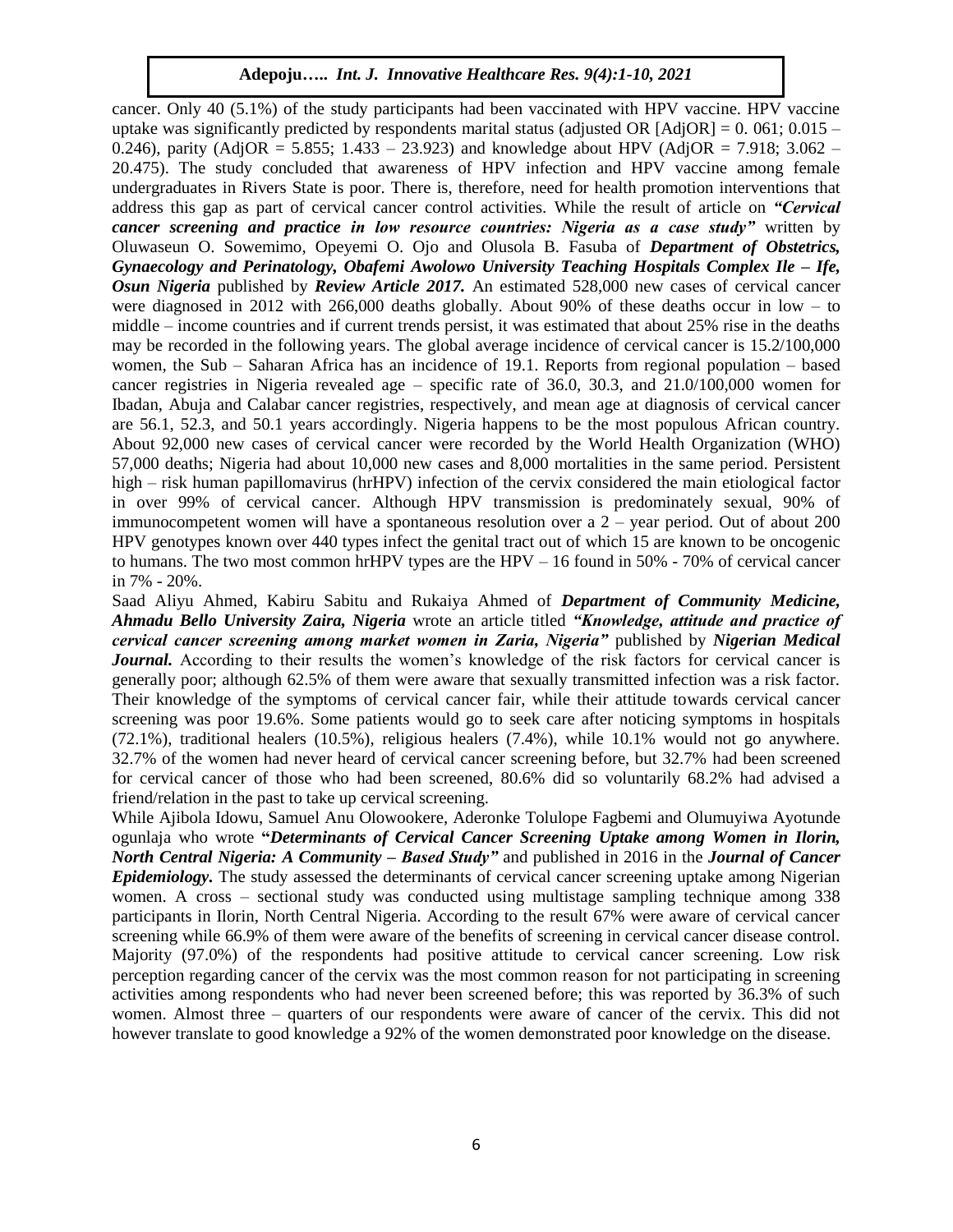### **Findings from the study**

Based on the analytical statistical information above, the general knowledge of cervical cancer screening was good and the attitude fair however, this did not translate to good practice. High cost of screening, lack of female health workers and fear of the outcome of the screening were some of the reasons responsible for low screening procedures.

There is urgent need to improve the knowledge base and attitude of Nigerian women to enhance cervical cancer screening uptake among them. In order for the perception of cervical cancer awareness campaign on women's wellbeing in Rivers State to actual function in helping the women of Rivers State understand the concept and construct of cervical cancer, counselling theories such as *Planned Theory Behaviour* and *Reality Therapy* needs to be implied in the pre – screening, screening, and post – screening of cervical cancer.

#### **Theories of Counselling to Cervical Cancer Screening**

#### **Theory of Planned Behaviour**

The theory of planned behaviour tries to describe the link between attitudes and behaviour. It will be used to explain the role of counselling in cervical cancer screening and prevention. It is also useful in the development and implementation of interventions for behavioural change in the case of cervical cancer screening. The theory of planned behaviour was developed by Icek Ajzen in 1985 from the Theory of Reasoned Action, which was proposed by Martin Fishbein together with Icek Ajzen in 1975. Based on Hausmann – Muela S, (2003) in the Theory of Planned Behaviour, behavioural intention is determined by:

- 1. Attitude towards behaviour, determined by the belief that a specific behaviour will have concrete consequence and the evaluation or valorization of this consequence.
- 2. Subjective norms or the belief in whether other relevant persons will approve one's behaviour, plus the personal motivation to fulfill with the expectations of others.
- 3. Perceived behavioural control, determined by the belief about access to the resources needed to act successfully, plus the perceived success of these resource (information, abilities, skills, dependence or independence from others, barriers, opportunities, etc).
- 4. Socio demographic variables and personality traits which condition attitudes, subjective norms and perceived behavioural control.

#### **Reality Therapy**

Reality therapy was originated by William Glasser. The reality therapy approach developed by Glasser William was didactive, directive, practical, active, and behavioural in its application. According to (Glasser, W. and Zunin, L. M. 1979) reality therapy focuses on behaviour and not attitudes, feelings, past and unconscious motivation.

#### **Reality Therapy View of Human Nature**

- 1. Health or growth force in all individuals.
- 2. People have problems when they don't take responsibility for their behaviour.
- 3. Learning is a life long process.
- 4. There is a need for people to be loved, feel worthwhile, and successful.
- 5. People act to control the world around them for various purposes.

#### **Relevance of Counselling in Cervical Cancer Screening**

Counselling is a face  $-$  to  $-$  face personal confidential communication aimed at helping a person and her family to make informed decisions and then act on them (WHO, 2006). Counselling women will enable them to understand the risk and benefits involved in the different screening test so that they will be able to make informed choices. Counselling is not about giving advice, it is a two – way communication between a client and a health worker to identify and address the client's needs and concerns about cervical cancer screening. Counselling is necessary in screening, diagnostics and treatment services that include exchange of important and accurate information between counsellor and counsellee.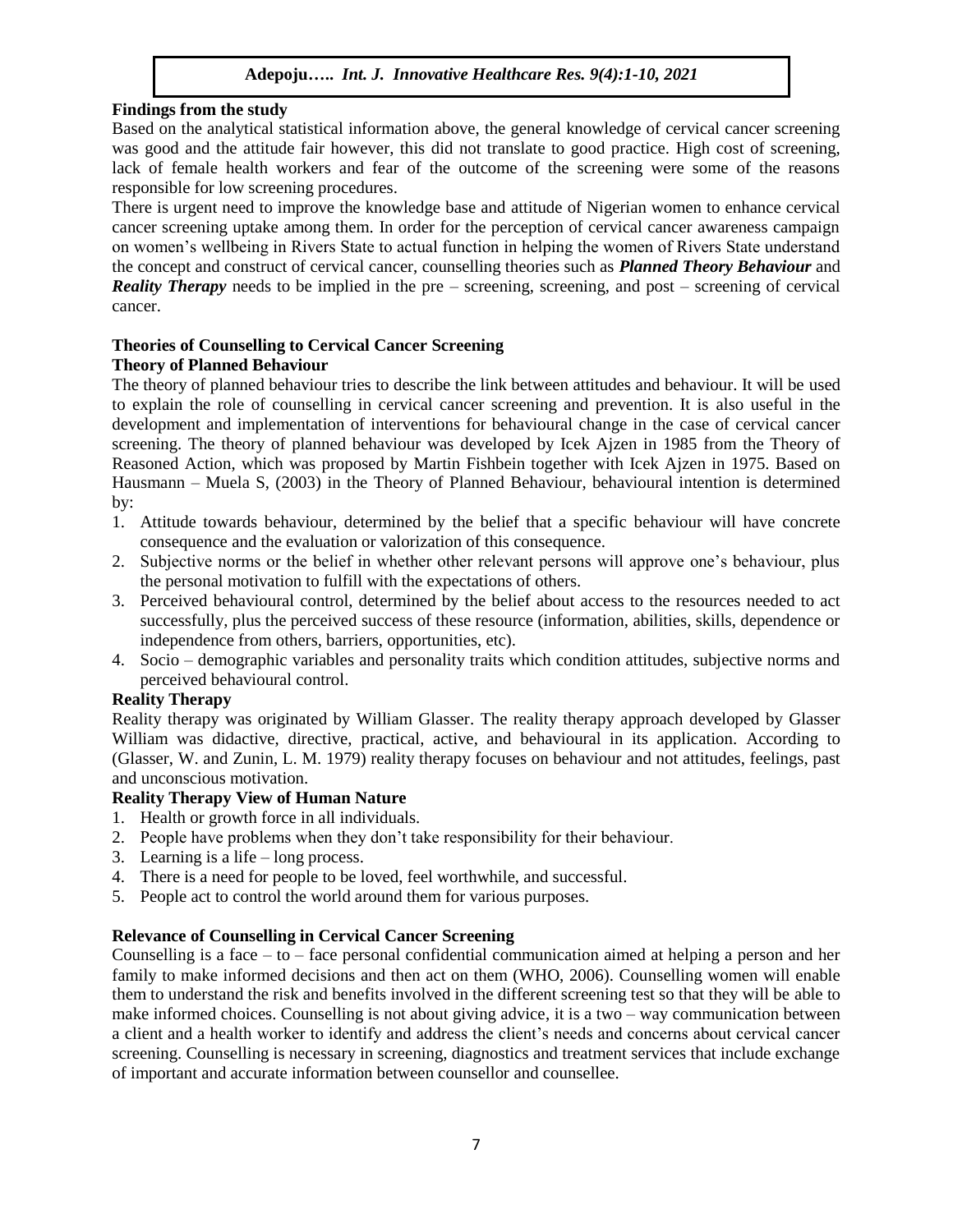Counselling is extremely important in cervical cancer screening because it reduces the psychological impact of screening. According to (Fylan, FL 1998) the quality of the cervical screening service can be enhanced by the provision of additional information, improved quality of communication, and consideration of women's health beliefs. Chigbu, CO and Aniebue, UU (2011) stated that counselling should be directed towards addressing specific locally held fears and misconceptions such as fears of a possible outcome of cervical cancer diagnosis and the perceived effects of colposcopy procedure on future childbearing.

It will be easier for women to participate in screening if they understand the risk and the benefit of the procedure. The theories of counselling helps to emphasize the need to understand the various reasons associated with women's screening behaviours. All information is critically analyzed by the individual and then the individual decides to participate or not. The information provided by the health care provider through counselling will dispel all misconceptions that the individual might have had towards cervical cancer screening.

# **Counselling Strategies for Screening**

Various strategies should be adopted in order to ensure successful counselling and screening. Counselling can be individualized, grouped, for example women group; family or community. In the case of a client seeking screening service, counselling should be individualized in order to ensure privacy and room for personal questions that will require personified answers. Hence counselling should be client – centered which means that each client is considered as an individual and the counselling should be adapted to address her specific needs.

# **Pre – Screening Counselling in Cervical Cancer Prevention**

According to Solanke, TF (2006) "information to cancer patients and their family members regarding the disease, the treatment procedure, the adaptation process of living with uncertainty, inherent with diagnosis of cancer is often not effective due to people's failure to understand, and also, emotional stress usually creates communication difficulties" hence the importance of pre – screening counselling which is a two way dialogue that takes place between the woman and the health care worker in order to give information before the screening procedure that enables her to make informed choices towards the screening procedure.

It is important that women have information on cervical cancer especially strategies for its prevention through screening. The most common screening method is Papanicolau smear (Pap smear) which is used in many countries. Irrespective of its wide use it has its own limitation that makes it in accessible in low resource centers. Therefore it is important that women are well informed about other alternatives such as visual inspection with acetic acid (VIA) or visual inspection with Lugol's iodine (VILI). The test result are seen immediately, which allows the woman to know immediately whether she has a negative result or has to carry out further diagnostic tests. Pre – screening counselling therefore informs women about the advantages and disadvantages of various tests.

# **During – Screening Counselling**

Counselling involves listening and conversational skills plus the knowledge of the subject matter in which counselling is implied. All health care providers should have some training in counselling skills so as to enable them communicate effectively with clients. The counselling should be structured to educate the woman, review results of screening and follow – up she may need. This will help the woman to make informed choices. Counselling sessions should involve probing questions that will lead patients to express view on cervical cancer screening and implications of positive or negative test and conditions for effective treatment.

Before the procedure takes place the health care provider stress again the importance of the screening exercise to the client. The process of the procedures is fully explained to the client. Having fully given the client all necessary information about the procedure, and the client shows she understands the process involved and is willing to be screened then the necessary consent is obtained and signed by the client.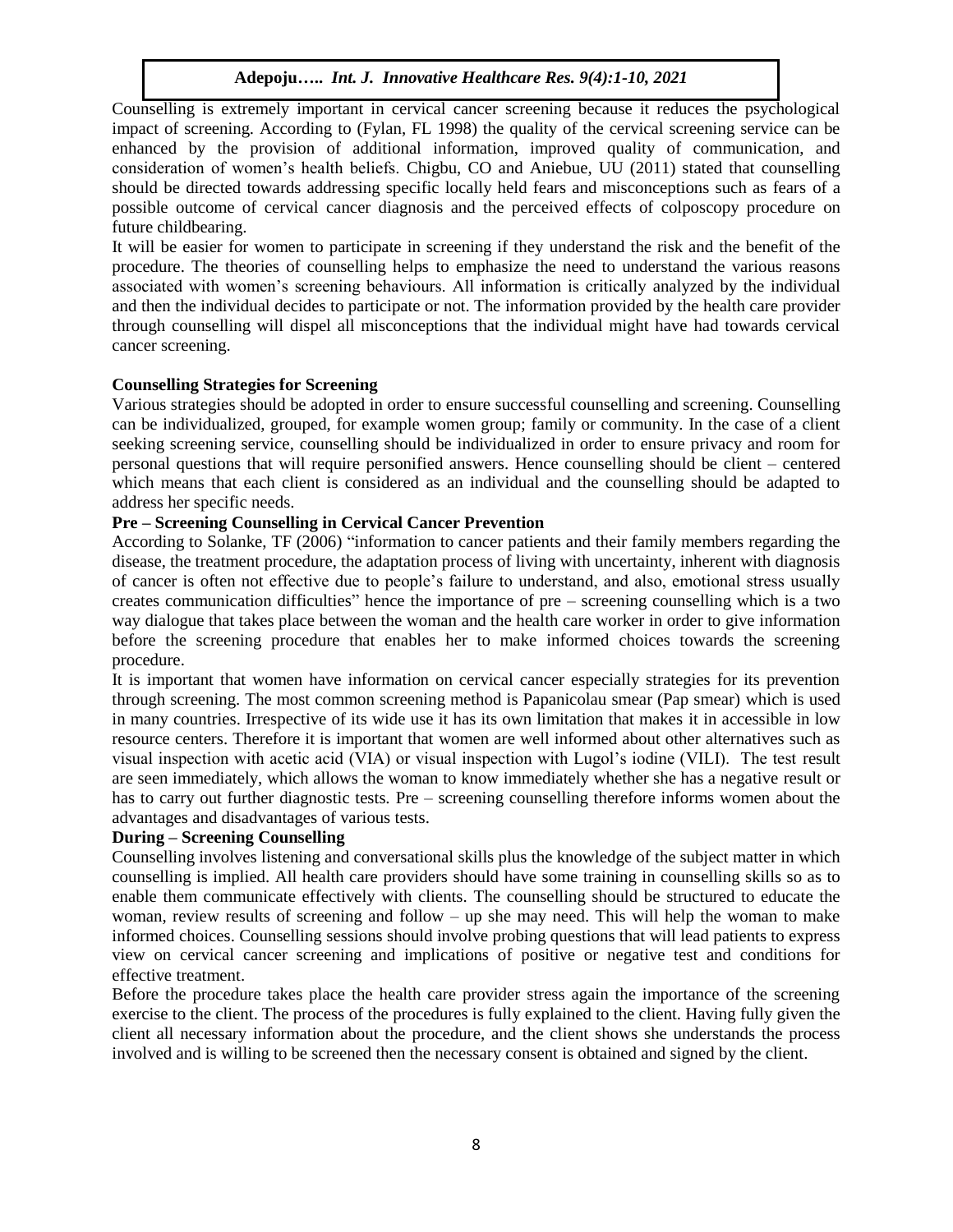During the procedure the client is carried along informing her about the step by step process of the procedure that will be carried out. The client is informed about the pain, cramps or other discomfort she might experience.

After the procedure the result is reviewed and the client is informed about the outcome. In the case of abnormalities in the result the client is encouraged to come back for further evaluations. Emphasizes are further stressed to the client whether negative or positive result to keep up appointments and make sure the client ask any necessary questions in order to be abreast of things.

# **SUMMARY AND CONCLUSION**

Cervical cancer is one of the most leading cause of death in women around the world. Every woman should be counselled about cervical cancer, prevention, screening method, possible results and treatment options in order for them to make an informed choice that breaks the psychological misconception of the disease. In the study carried out 41.7% of the respondents have never heard of cervical cancer and 7.3% said HPV can't be sexually transmitted while 23.3% does not know. Through adequate campaign awareness and counselling the disease is preventable through vaccine, screening in order to detect precancerous lesions which can be treated before the lesions develops into cancer.

# **RECOMMENDATIONS**

- 1. Their needs to be an urgent aggressive awareness campaign on cervical cancer and national provision of screening program.
- 2. Governmental and non governmental organizations needs to get on board with campaign awareness on cervical cancer so that the community can have adequate information for informed choices.
- 3. All health care workers should have adequate training towards counselling skills.
- 4. A qualified counsellor should be employed in health care center so as to help with psychological evaluation before screening, during screening and after screening.
- 5. Counselling should be made mandatory before the screening so that women can make informed choices.
- 6. Training sessions on cervical cancer preventions for all health care providers.

# **REFERENCES**

- Alliance for Cervical Cancer Prevention (2004). ACCP Strategies for Supporting Women with Cervical Cancer. Seattle: ACCP. Cervical Cancer Prevention Issues in Depth, p.2.
- Amosuka CO (2003). The Role of Counselling in Cervical Screening. Training Workshop on Cervical Cancer Prevention for Doctors and Midwives.
- Ayinde OA, Omigbodun AO (2003). Knowledge, attitude and practices related to prevention of cancer of the cervix among females health workers in Ibadan. J. Obst. Gynaecol., 23(1): 59-62
- Bessler P, Aung M, Jolly P (2007). Factors Affecting Uptake of Cervical Cancer Screening Among Clinic Attendees in Trelawny, Jamaica Center Control, 14(4).
- Carr KC, Sellors JW (2004). Cervical cancer screening in low resource settings using visual inspection with acetic acid. J. Midwifery. Women's Healthc., 49(4): 329-37.
- Chigbu CO, Aniebue UU (2011). Non uptake of colposcopy in a resource- KCpoor setting. Int. J. Gynecol. Obstetr., 113(2): 100-102.
- Fylan FL (1998). Screening for cervical cancer: a review of women's attitudes, Knowledge and behaviour. British. J. General Practice., 48(1509): 1509-1514.
- Hausmann-Muela S, Muela Ribera J, Nyamongo I (2003). Health-seeking behaviour and the health system response. DCPP Working Paper No. 14[. http://www.dcp2.org](http://www.dcp2.org/)
- Henrikasson K, Olsson H, Kristoffersson U (2004). The Need for Oncogenetic counselling. Ten years' Experience of a Regional Oncogenetic Clin. Acta Oncol., 43(7): 637-649
- International Agency for Research on Cancer (IARC), GLOBOCAN (2008) in WHO/ICO Information Center on HPV and Cervical Cancer (HPV Information Centre). Human Papillomavirus and